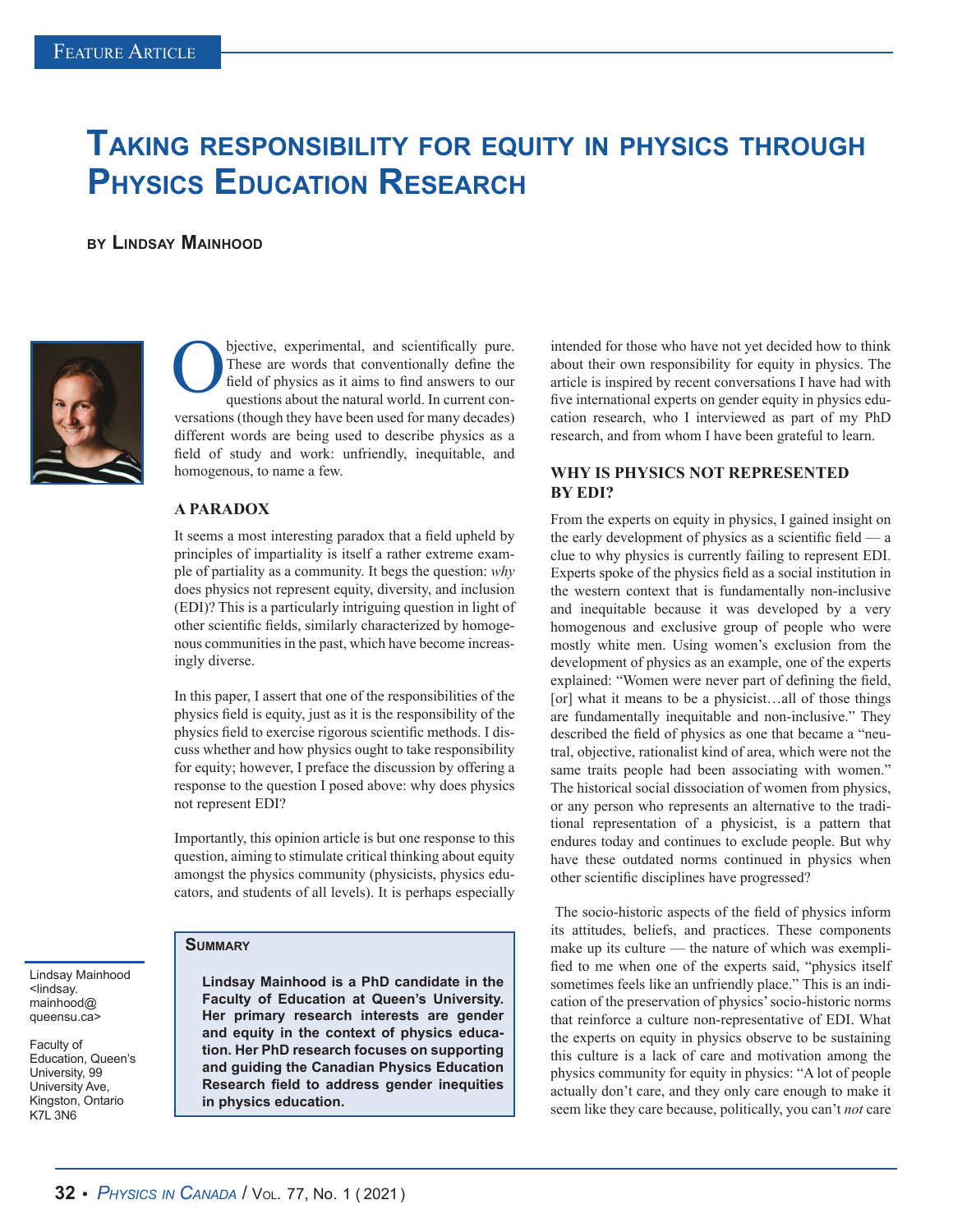now." They also note the trend among the physics community to look for superficial solutions, for example: gender equity being addressed by physics educators hosting female guest speakers, discussing famous female physicists, or using more stereotypically female examples in problems.

I acknowledge that there are members of the physics community who make genuine efforts to be equitable and inclusive, who may have used such practices as part of that genuine effort. I also recognize that the physics community must be willing and must have access to practical and evidence-based recommendations for increasing EDI in teaching, supervision, and research. However, based on my conversations with the experts (and later with Canadian physics education researchers for another part of my PhD research), it seems both the physics community's willingness and access to using evidence-based recommendations are minimal, and could be inhibiting EDI progress.

One contributing factor was explained to me by one of the experts and is related to the fact that recommendations typically come from physics education research (PER). PER is a relatively young field focused on physics teaching, issues of student understanding, and more recently, affective experiences students have in physics, including those related to EDI. The challenge is, as one expert said, "physics education is in a weird place where we [physics education researchers] are fighting to be seen as competent professionals by physicists." Physics' resistance toward PER may be hindering the physics community from taking responsibility for and ultimately becoming representative of EDI. Later, I discuss how the physics community can take responsibility for equity through PER. First, I present reasons why doing so is important.

### **WHY SHOULD PHYSICS TAKE RESPONSIBILITY FOR EQUITY?**

In a recent American Association of Physics Teachers webinar panel on making physics inclusive and equitable, one of the panelists recommended people in the physics community do the following: "Find a reason for caring about EDI, otherwise it will not happen because you won't do the work." This statement struck me with its truth; unless a sense of care or responsibility is felt for the issues, it's likely little or no investment will be made to address them. I suggest five reasons why those in the physics community ought to care about equity. I hope they encourage individual sense of care for EDI in physics in order to "do the work" that is necessary.

**1. EDI in physics can be no one else's responsibility but the physics community's.** Physicists play a critical role in the prioritization of EDI because they are at the top of the hierarchy of power and influence in their field. They affect: (*a*) the field's cultural norms, which permeate wider societal representations of the field; (*b*) the field's pursuits and outcomes in terms of research and knowledge production; and (*c*) activities of the field such as physics education and community outreach.

- **2. EDI commitment allows for the possibility of redefining the physics field** by attracting a new, diverse generation of physicists who can (*a*) be prepared in light of what current physicists see as important, and (*b*) define what is valuable to the physics community in new ways. The field has an opportunity to reimagine what physics is, who physicists are, and what pathways are available to and from physics — all in service of preparing future physicists to achieve various purposes.
- **3. EDI in physics is a matter of social justice.** One expert on equity in physics explained that equity is about giving people equal access to the discipline. It is "a social justice issue… allowing more people to enter this discipline both in terms of them getting access to high-status knowledge and high-status professions."
- **4. Neglecting EDI thwarts physics' and individual people's capacities** for being global leaders. Contrary to the belief that focusing efforts on EDI would come at the expense of disciplinary excellence, the inclusion of diverse perspectives can enhance excellence by broadening horizons in the field and increasing the capacity for innovation.
- **5. "The fact that harassment is pervasive, persistent, and pernicious***."* One expert explained that physics epitomizes inequity when people experience harassment. Eliminating harm done to people in physics and associated negative environments is an obvious and compelling reason for the physics community to take responsibility for EDI.

# **HOW SHOULD PHYSICS TAKE RESPONSIBILITY FOR EQUITY?**

These suggestions represent current conversations happening around equity in physics as they are based on my discussions with international experts. Most of the experts position themselves in the PER field, where much of the physics-specific EDI work is occurring. Therefore, the suggestions describe how the physics community ought to take responsibility for equity through PER.

- **1. Physicists: Engage with PER.** Because of physicists' influence and positions of power in physics, including defining physics education, the first way that the physics community can take responsibility for equity in physics is by engaging in PER. Experts reported the need to engage physicists in PER because they play an important role in improving physics education, which is the vehicle for people entering the physics community. PER is the bridge connecting physicists and education researchers, which is useful for helping each understand and fully benefit from one another's expertise.
- **2. Focus PER-based EDI efforts on all levels of physics education.** PER should not only be conducted at the postsecondary level of education, where physicists work, but simultaneously at all levels of physics education from university to elementary grades. The experts say this is crucial for